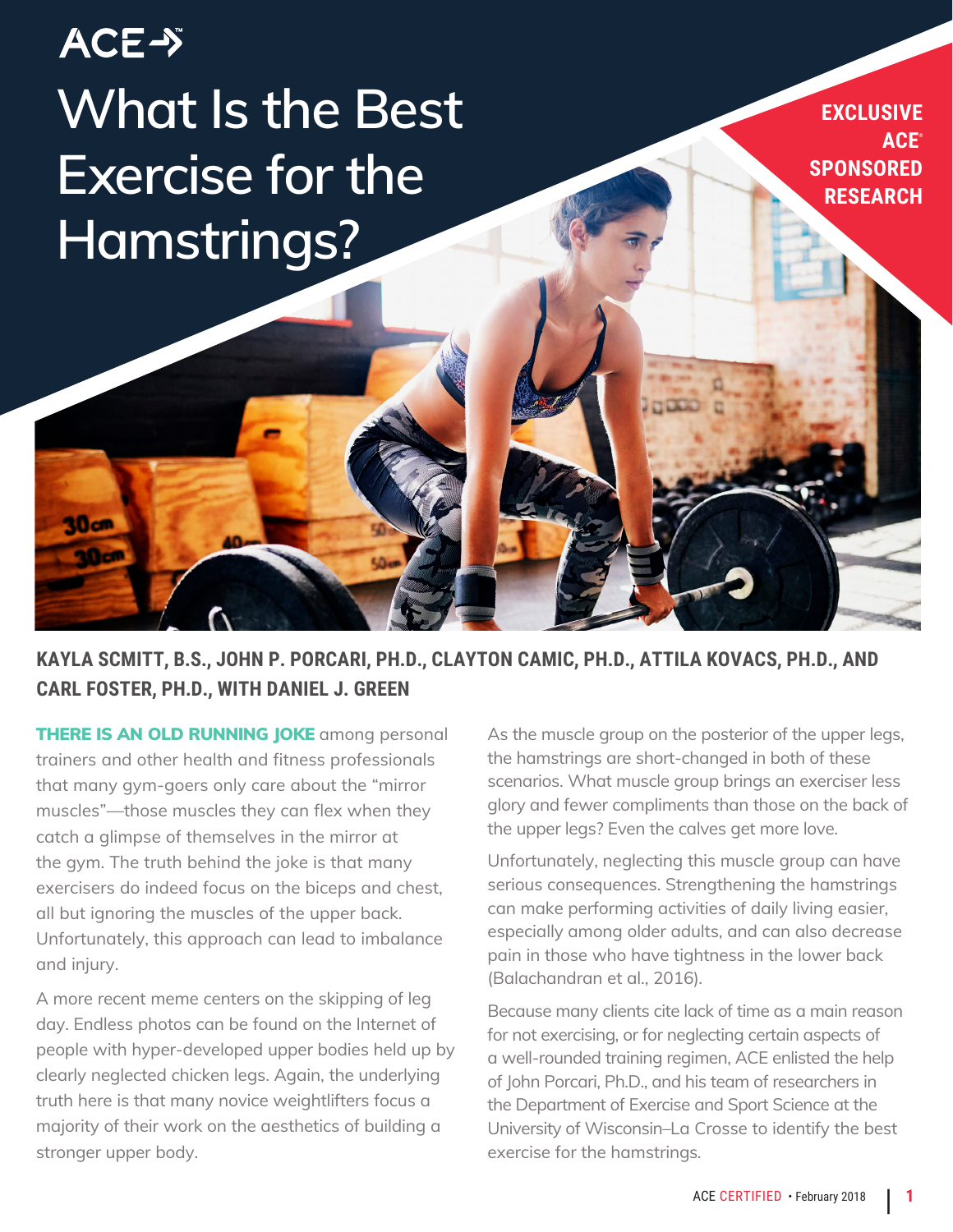## Anatomy 101: **The Hamstrings**

The hamstrings muscle group, which is located on the back of the thigh, consists of three muscles: the biceps femoris, semitendinosis and semimembranosus. Together, these muscles are responsible for extending the hip. The hamstrings are often 50 to 80% weaker relative to the quadriceps muscles, which are on the front of the thigh (Rosene, Fogarty and Mahaffey, 2001).



## **The Study**

Sixteen volunteers (eight male, eight female) between the ages of 20 and 25 years old participated in this study (Table 1). Each subject was required to have previous resistance-training experience. This experience allowed them to perform the exercises with proper form and reduced the risk of injury.

| Table 1.                                           |                 |                   |
|----------------------------------------------------|-----------------|-------------------|
| Descriptive characteristics of the subjects (N=16) |                 |                   |
|                                                    | Females (n=8)   | Males $(n=8)$     |
| Age (years)                                        | $72.5 + 1.85$   | $72.6 + 1.69$     |
| Height (inches)                                    | $63.6 + 1.51$   | $69.9 + 2.88$     |
| Weight (pounds)                                    | $152.7 + 21.56$ | $169.6 \pm 15.67$ |

Values represent mean ± standard deviation.

The purpose of this study was to determine which of the following nine commonly performed hamstrings exercises would be most effective at activating the biceps femoris (BF) and semitendinosis (ST). The semimembranosus was not evaluated because its deep location makes it impossible to monitor with the surface electrodes that were used to conduct the electromyography (EMG) testing utilized in this research. In addition, it is extremely difficult to isolate the semimembranosus.

Each subject attended two one-hour sessions with a minimum of three days of rest in between. During the first session, each

subject's one-repetition maximum (1-RM) was determined for four different exercises: (1) prone leg curl using a machine, (2) seated leg curl using a machine, (3) Romanian deadlift and (4) single-arm/single-leg Romanian deadlift. From these 1-RM values, a weight that corresponded to 70% of the 1-RM was calculated for use during the second session. This load was used because it is a commonly used resistance level among recreational exercisers.

During the second session, each subject performed a maximum voluntary contraction (MVC) by lying on a mat on the floor with the right knee flexed at a 90-degree angle. The subject then pulled the foot toward the glutes as a research assistant pulled the subject's foot in the opposite direction. For the BF, the subject's foot was twisted medially.

Also during this session, the subjects performed each of the nine exercises described below, in random order. Wireless surface electrodes were affixed to the skin directly over the BF (halfway between the ischial tuberosity and the lateral epicondyle of the fibula) and the ST (halfway between the ischial tuberosity and the lateral epicondyle of the tibia) (Criswell and Cram, 2011).

1. **Prone leg curl using a machine:** The subject laid on his or her stomach on the machine, with the back of the lower legs under the resistance pads, and the resistance pad just above the heel. After grasping the available handles for stabilization, he or she pulled the heels toward the gluteus maximus until the knee was bent to 90 degrees. The subject then slowly lowered the heels back to the starting position.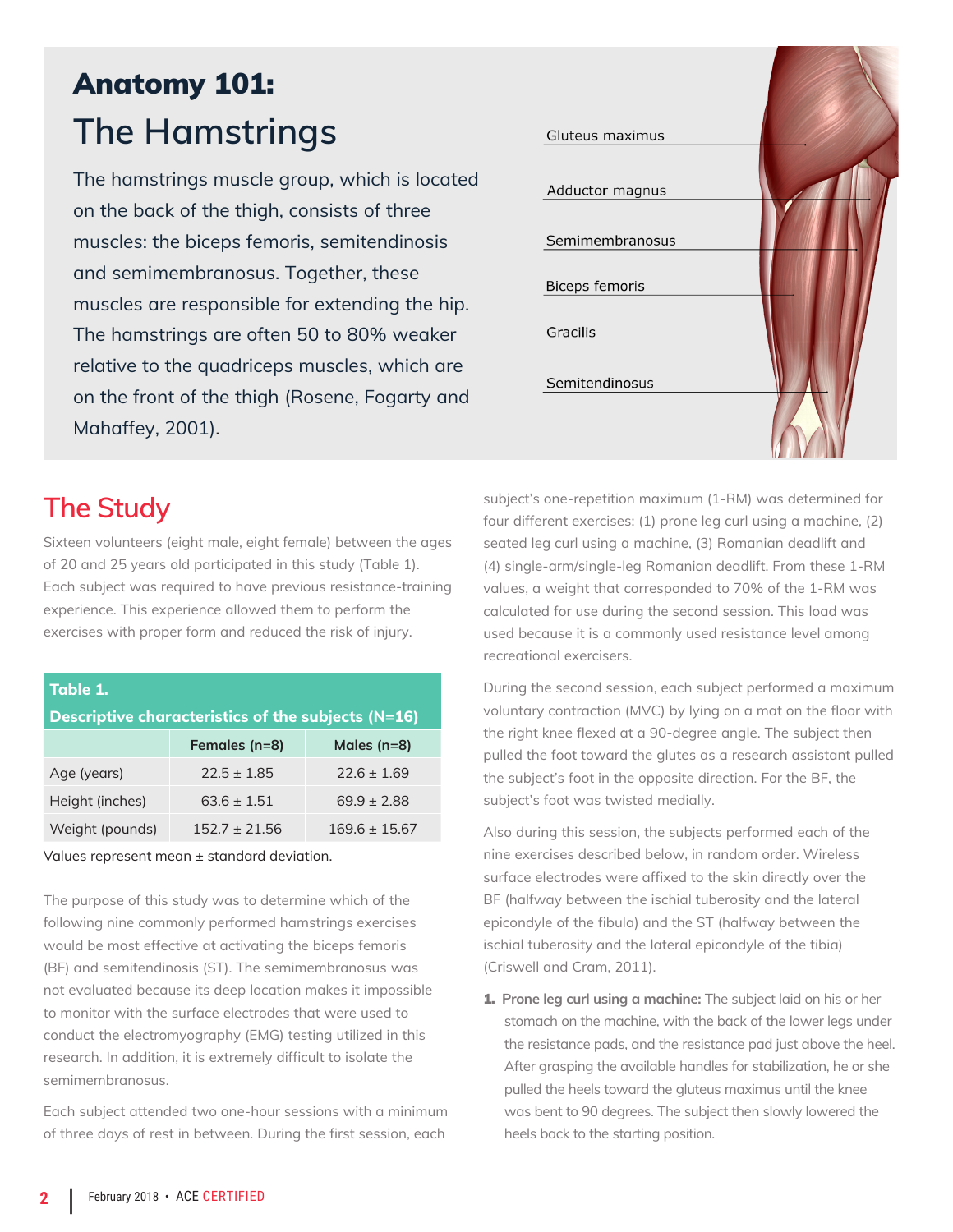- 2. **Seated leg curl using a machine:** The subject was seated on the machine with the back of the lower leg on top of the padded lever and with the lap pad secured against the thighs, just above the knees. He or she then grasped the handles on the machine for stability. The subject started with the legs straight out in front, then pulled the weight back toward the posterior thigh while keeping the torso stationary. Once the weight was pulled back as far as possible, he or she slowly released the tension and returned to the starting position.
- 3. **Romanian deadlift:** The subject started with a pronated grip on a barbell with the hands about shoulder-width apart. With a slight bend in the knees, the feet hip-width apart, and the back straight with a neutral spine, the subject lifted the barbell to the front, upper part of the thighs. Once the legs were fully extended, the subject lowered the barbell by hinging at the hips and bending the knees. When the barbell was lowered to approximately mid-calf, or when the subject could feel tension in the hamstrings, he or she pressed the heels into the floor, pushed the hips forward, and pulled back on the knees, while keeping a neutral spine, until he or she returned to the starting position.
- 4. **Single-arm/single-leg Romanian deadlift:** The subject balanced on the right leg while holding a dumbbell in the left hand; the right knee was slightly bent and the back was straight. The subject then leaned forward on the right hip, while keeping the left



arm straight, so that the dumbbell was lowered directly in front of the left leg. Once the dumbbell was lowered almost to the floor, the subject pushed the right foot into the floor and lowered the left leg until he or she was in an upright position.

5. **Glute-ham raise using a machine:** The subject positioned him- or herself on the machine with the feet placed against the footplate and the ankles between the rollers. The knees were just behind the pad of the machine and the arms were crossed in front of the body. The subject started with the torso perpendicular to the floor and the knees bent. He or she then descended until the torso was parallel to the floor, then contracted the hamstrings and core muscles to rise into the upright position.

- 6. **Glute-ham raise without equipment:** The subject started by kneeling on a mat with the knees bent and arms crossed. A research assistant held the back of the subject's ankles as the subject lowered the torso until it was parallel to the floor. He or she then contracted the hamstrings and core muscles to rise back to the upright position.
- 7. **Kettlebell swings:**

The subject held the kettlebell with both hands so it was hanging between the legs. The knees were slightly bent and the arms were straight as the subject pushed the hips forward and swung the kettlebell out in front



until it reached shoulder height. He or she then pushed the hips back and returned to the starting position with the kettlebell between the legs.

- 8. **Stability ball hamstring curl:** The subject started by lying on his or her back on a mat. He or she then placed the heels on the top of the stability ball and raised the hips so there was a straight line from the hips to the shoulders; the arms were extended out to the sides for stability. The subject then slowly bent the knees and pulled the ball toward the hips until the soles of the feet were on top of the ball; the hips were maintained in a straight line with the shoulders. Once the subject's soles were on top of the ball, the subject slowly rolled the ball out until the knees were straight again.
- 9. **Reverse hip raise:** The subject lay face down on the edge of a lifting bench so the hips and legs were not touching the bench. The subject gripped the bars underneath the bench for stability. He or she then lifted the legs in the air, with the knees together, until the legs were in a straight line with the torso. Then, the subject slowly lowered the legs and returned to the starting position.

## **The Results**

To analyze the results, the researchers compared all exercises to the prone leg curl using a machine, which is a common hamstrings exercise that elicits relatively equal activation of both the BF and ST.